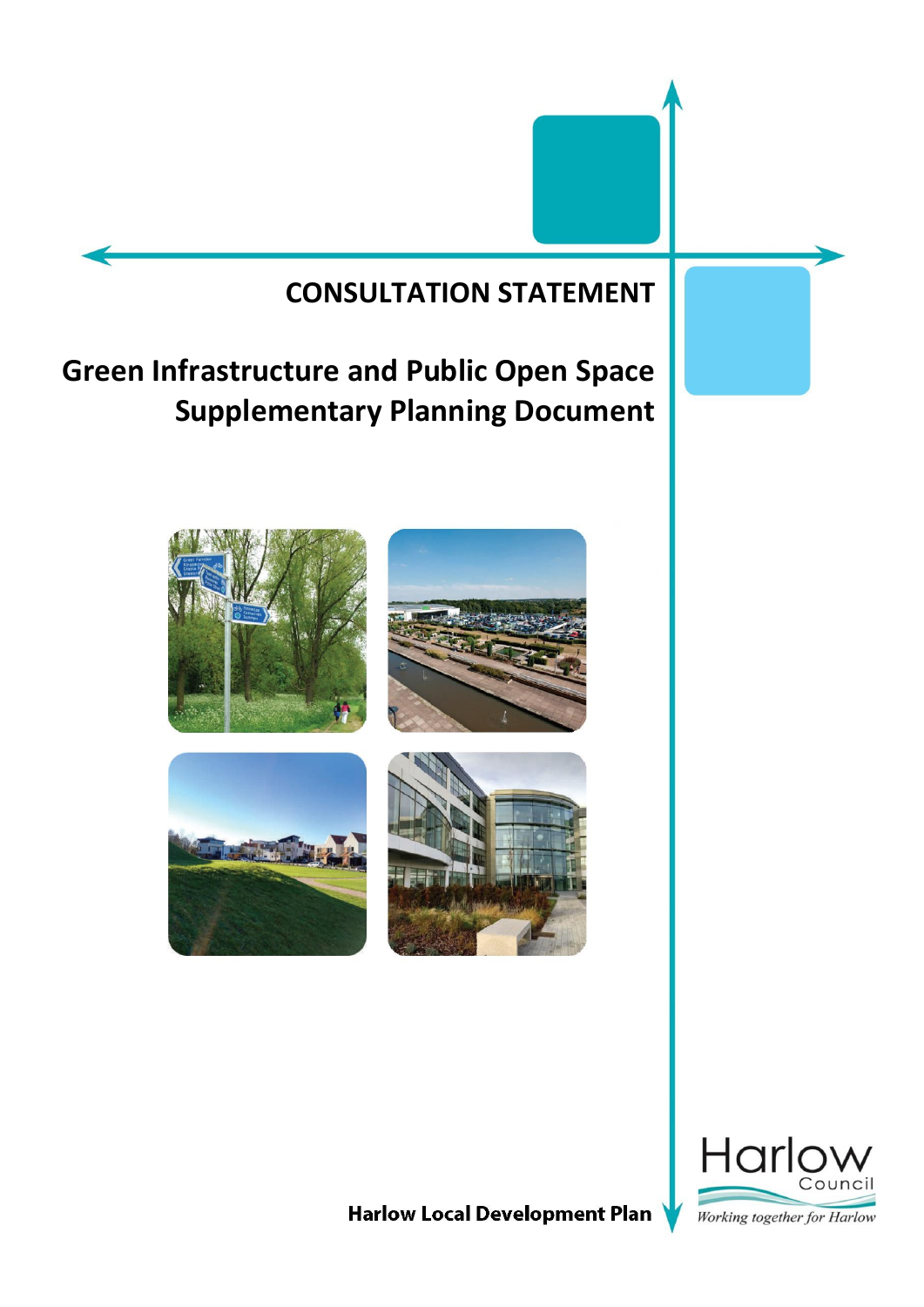## **1. Background**

- 1.1. The Council already has an Open Spaces, Sport and Recreation SPD which was adopted in 2007. The Green Infrastructure and Public Open Spaces SPD will replace the 2007 SPD in its entirety.
- 1.2. The SPD was prepared in order to amplify and aid the effective and consistent implementation of the open spaces, GI and landscaping, trees and hedgerows and biodiversity and geodiversity aspects of the HLDP, specifically Policies L1, PL7, PL8 and PL9.
- 1.3. The Green Infrastructure and Public Open Space SPD includes seven sections as set out below.
	- I. Section 1: Green and Blue Infrastructure Principles
	- II. Section 2: Biodiversity in new developments including Net Gain
	- III. Section 3: Trees, Woodland and Hedgerows
	- IV. Section 4: Public Open Space Standards
	- V. Section 5: Sporting Facilities
	- VI. Sections 6: Design Guidance
	- VII. Section 7: Submission of a Supporting Statement

### **2. Town and Country Planning Regulations**

- 2.1. The draft SPD was produced in accordance with the Town and Country Planning (Local Planning) (England) Regulations 2012. The relevant regulations relating to the consultation process are set out below.
	- Regulation 12:

(a) Requires the Council to produce a consultation statement before adoption of the SPD, this must set out who was consulted, a summary of the issues raised, and how these issues were incorporated in to the SPD. (b) Requires the Council to publish the documents for a minimum 4 week consultation, specify the date when responses should be received and identify the address to which responses should be sent.

• Regulation 35: Requires the Council to make documents available by taking the following steps; Make the document available at the principal office and other places within the area that the Council considers appropriate; Publish the document on the Council's website.

### **3. Consultation and Responses Received**

3.1. The consultation period started on Monday 6 December 2021 and closed on Friday 11 February 2022.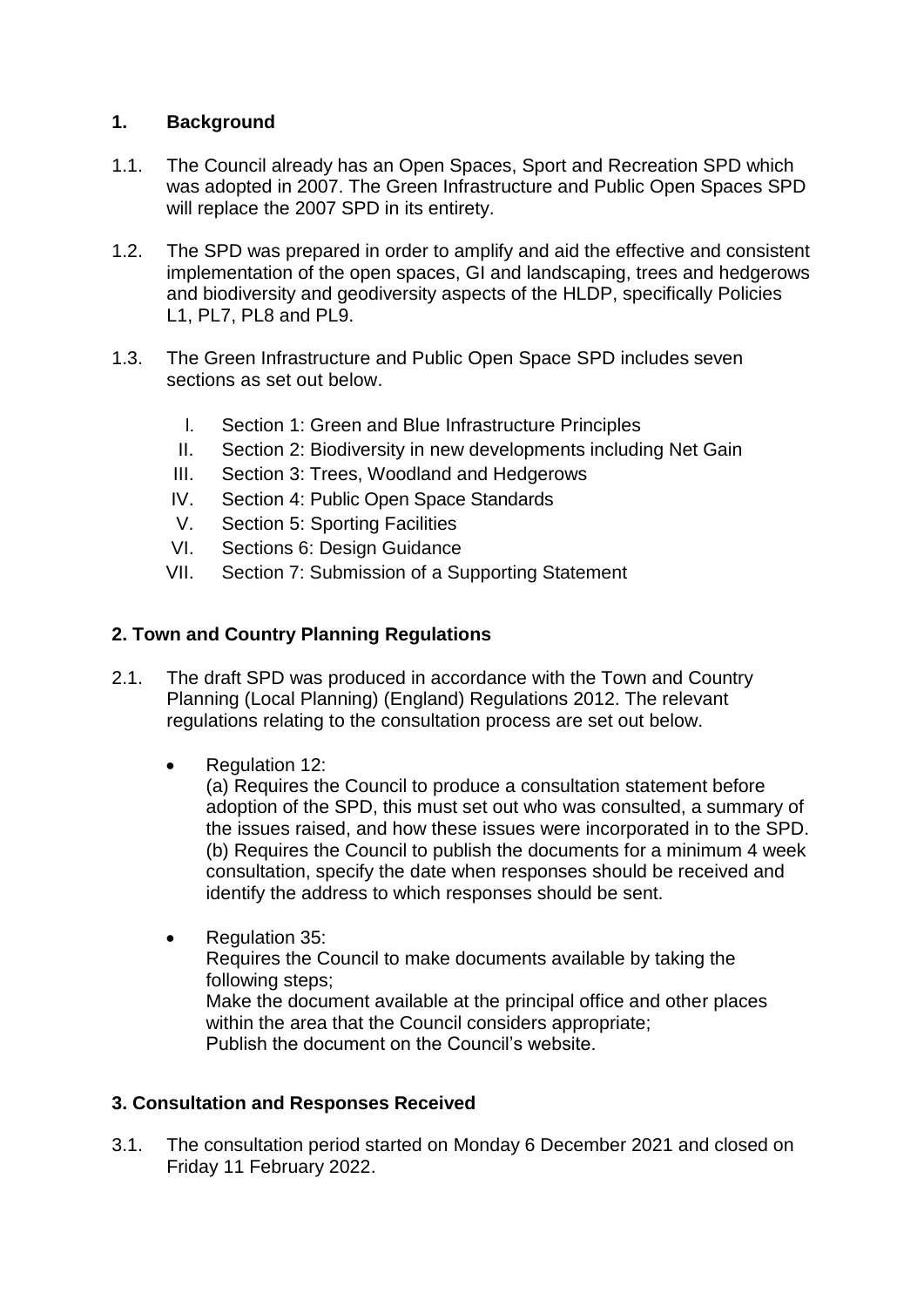- 3.2. The Council complied with the legislative requirements for consulting on an SPD, as well as the requirements set out in the Council's adopted Statement of Community Involvement.
- 3.3. This included:
	- notifications being sent to over 200 people, organisations and businesses who have either recorded an interest in SPDs or are statutory consultees (see Appendix 2 for a full list);
	- a notice being published in the local newspaper (see Appendix 3);
	- posts about the consultation being made on the Council's social media channels;
	- hard copies of the SPD being available at the Civic Centre and libraries in Harlow; and
	- an online version being available on the Council's website.
- 3.4. In total, six people, organisations or companies responded to the consultation, including members of the public who completed and returned the questionnaire.
- 3.5. From these responses, 27 points were extracted which are detailed, along with a Council response to each, in Appendix 1.
- 3.6. The table below summarises the main issues raised during the consultation which required amendments to the draft Addendum.

| <b>Issue</b>                                                                                                                                                                                                                                                                                                                                                                                                                    | <b>Amendment</b>                                                                                                                                                                                                                                                                                                                                                                  |
|---------------------------------------------------------------------------------------------------------------------------------------------------------------------------------------------------------------------------------------------------------------------------------------------------------------------------------------------------------------------------------------------------------------------------------|-----------------------------------------------------------------------------------------------------------------------------------------------------------------------------------------------------------------------------------------------------------------------------------------------------------------------------------------------------------------------------------|
| The SPD does not include clear and<br>consistent guidance for built sports<br>facilities as already detailed in the<br>Council's Sports Facilities Strategy (2017)<br>Chapter 14 of the Council's Sports<br><b>Facilities Study Part 2 Built Facilities</b><br>Strategy provides guidance on the<br>approach to securing provision for built<br>sports facilities through new development<br>which is endorsed by Sport England | The SPD has been updated to include an<br>additional chapter on how to deal with the<br>provision of built sports facilities including<br>reference to the Sports Facilities Study<br>where appropriate. This includes<br>information on using the Sports Facilities<br>Calculator to determine off-site costs and<br>the provision of standards for certain built<br>facilities. |
| Map 1 which includes the various open<br>space typologies in the district is out of<br>date                                                                                                                                                                                                                                                                                                                                     | The Map has been updated and now<br>moved to the appendix.                                                                                                                                                                                                                                                                                                                        |
| Table 13 proposes the use of quantity and<br>accessibility standards for playing pitches<br>and outdoor sports. The use of standards<br>is contrary to the approach recommended<br>in the Council's 2017 Sports Facilities<br>Strategy which sets out detailed step by<br>step guidance on how the additional needs<br>for outdoor sports generated by<br>developments should be assessed,                                      | Standards for playing pitches have been<br>removed and instead this will be<br>determined using the information set out in<br>the Sports Facilities Study and the Sport<br>England's Playing Pitch Calculator.<br>Reference to these tools and documents<br>are now included.                                                                                                     |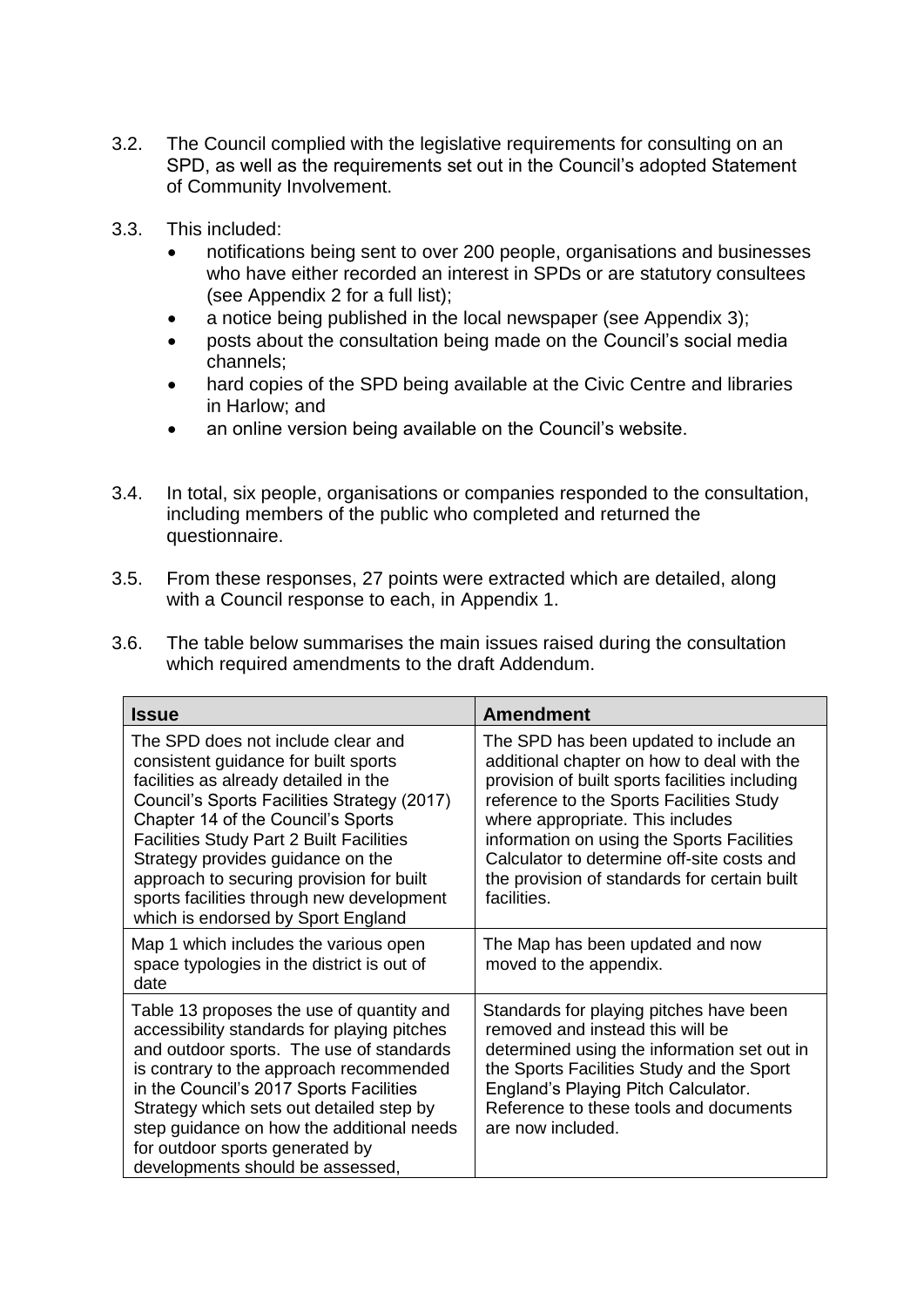| calculated and secured in practice.                                                                                                                                                                                                         |                                                                                                                                                                                                                                                                                                   |
|---------------------------------------------------------------------------------------------------------------------------------------------------------------------------------------------------------------------------------------------|---------------------------------------------------------------------------------------------------------------------------------------------------------------------------------------------------------------------------------------------------------------------------------------------------|
| Tables 15 and 16 includes proposed off-<br>site contributions and maintenance costs<br>for playing pitches but the use of the Sport<br>England Playing Pitch Calculator will<br>automatically generate this cost as part of<br>this process | Changes made to the document to remove<br>Playing Pitches from Tables 15 and 16 and<br>instead use the Sport England Playing<br>Pitch Calculator to identify the suitable off-<br>site costs and maintenance costs (as well<br>as ancillary costs such as changing rooms)<br>for playing pitches. |
| Fields in Trust guidance should not be<br>used instead of Sport England in relation to<br>built facilities and playing pitches. Sport<br>England guidance is more up to date.                                                               | Fields in Trust Standards removed and<br>replaced with references to Sport England<br>guidance instead.                                                                                                                                                                                           |
| Reference should be made to the Essex GI<br>Strategy and proposed Essex GI<br><b>Standards</b>                                                                                                                                              | Added to chapter 4.                                                                                                                                                                                                                                                                               |
| The document should include the provision<br>of appropriate buffer strips around river<br>courses and ponds as well as opportunities<br>for development to restore and enhance<br>rivers                                                    | Wording added to the Blue Infrastructure<br>section on how buffers and opportunities<br>for river restoration and enhancement can<br>improve habitats and ecology.                                                                                                                                |

3.7. Other issues were also raised which did not require an amendment to the SPD.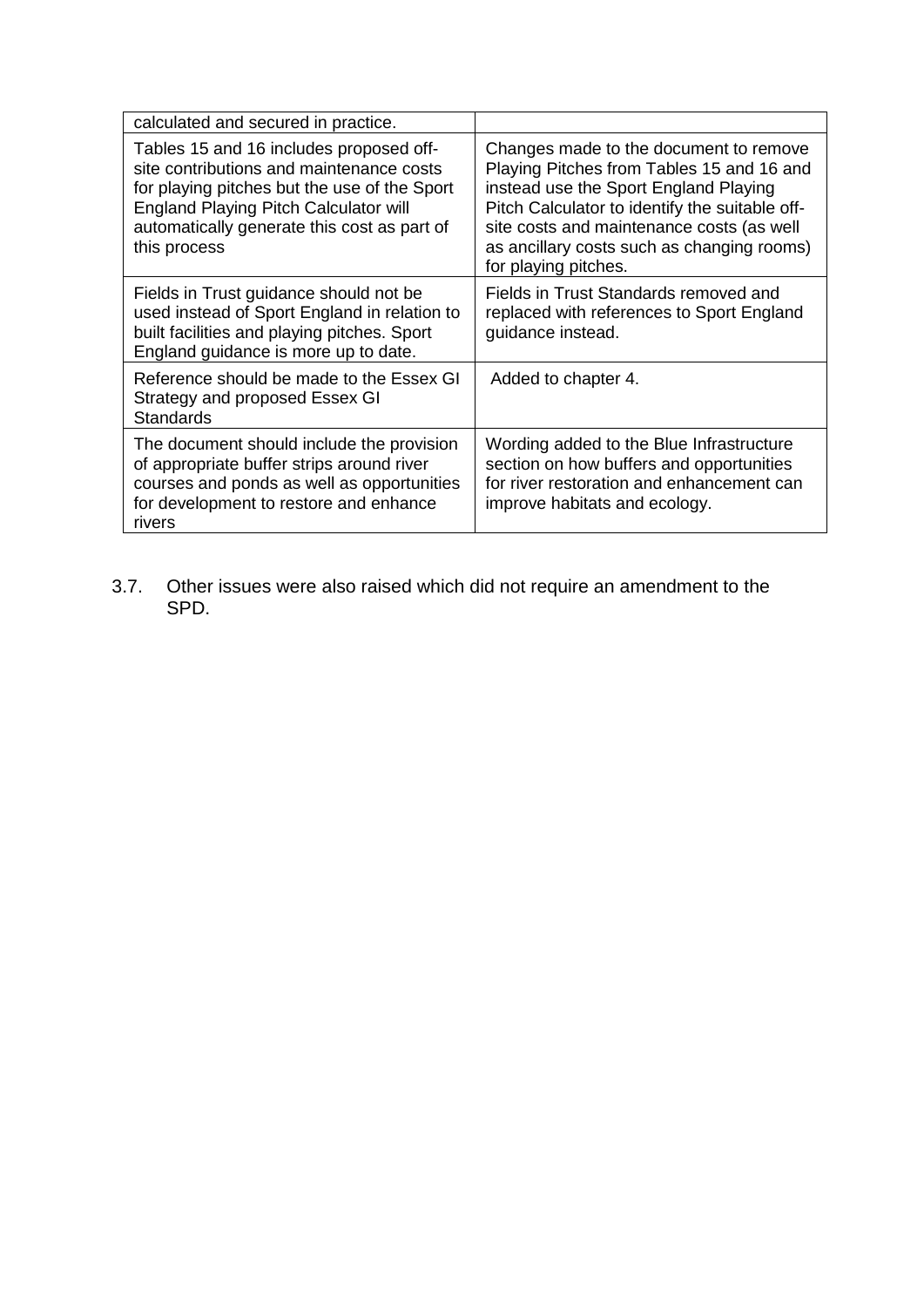| <b>Consultee</b>               | Section/<br><b>Topic</b>                                                             | <b>Summary of representation</b>                                                                                                                                                                                                                                                                                                                                                                                                                                                                                                                                                                                                                                                                                                                                                                                                                                                                                                                                                                                                                                                                                                                                                                                                                                                                                                                                                                                                                                                                                                                                                                                                                                                                                                                                                                                                                                                        | <b>Council Response and Proposed</b><br><b>Amendment</b>                                                                                                                                                                                                                                                                                                                                                                                                             |
|--------------------------------|--------------------------------------------------------------------------------------|-----------------------------------------------------------------------------------------------------------------------------------------------------------------------------------------------------------------------------------------------------------------------------------------------------------------------------------------------------------------------------------------------------------------------------------------------------------------------------------------------------------------------------------------------------------------------------------------------------------------------------------------------------------------------------------------------------------------------------------------------------------------------------------------------------------------------------------------------------------------------------------------------------------------------------------------------------------------------------------------------------------------------------------------------------------------------------------------------------------------------------------------------------------------------------------------------------------------------------------------------------------------------------------------------------------------------------------------------------------------------------------------------------------------------------------------------------------------------------------------------------------------------------------------------------------------------------------------------------------------------------------------------------------------------------------------------------------------------------------------------------------------------------------------------------------------------------------------------------------------------------------------|----------------------------------------------------------------------------------------------------------------------------------------------------------------------------------------------------------------------------------------------------------------------------------------------------------------------------------------------------------------------------------------------------------------------------------------------------------------------|
| <b>Sport</b><br><b>England</b> | Chapter $4-$<br>National and<br>ocal Policy<br>Background                            | This chapter should include reference to the key Local Plan evidence base documents that<br>support the content of the SPD as this would provide context for the detailed guidance in<br>subsequent chapters. In relation to outdoor sport, reference should be made to the Sports<br>Facilities Study which provides a detailed and robust assessment of facility needs and<br>advice on how provision should be made to support new development which is directly<br>relevant to the SPD.                                                                                                                                                                                                                                                                                                                                                                                                                                                                                                                                                                                                                                                                                                                                                                                                                                                                                                                                                                                                                                                                                                                                                                                                                                                                                                                                                                                             | 1. Reference to the Council's Sports<br><b>Facilities Study to be included within</b><br>Chapter 4 of the SPD. Any other<br>evidence base of note will also be<br>included.                                                                                                                                                                                                                                                                                          |
|                                | Chapter 5:<br>Implementatio<br>n of the Public<br>Open Space<br>Standards<br>Table 1 | Sport England is supportive of Table 1. However, it is likely to be difficult to justify nursing<br>homes making provision for playing fields as the residents are unlikely to generate a<br>demand for outdoor sports facilities. This should therefore be reviewed to avoid potential<br>challenges from developers.                                                                                                                                                                                                                                                                                                                                                                                                                                                                                                                                                                                                                                                                                                                                                                                                                                                                                                                                                                                                                                                                                                                                                                                                                                                                                                                                                                                                                                                                                                                                                                  | 2. Will remove playing fields from<br><b>Nursery Home requirements in Table 1</b><br>of the SPD.                                                                                                                                                                                                                                                                                                                                                                     |
|                                | Paragraph<br>5.11                                                                    | It is acknowledged that guidance on built sports facilities may be inappropriate in a Public<br>Open Space related SPD. However, it is considered that clear and consistent guidance is<br>required for developers on how to make provision. Dealing with it on a case by case basis<br>as proposed in paragraph 5.11 would not provide the necessary clarity and consistency<br>and is more likely to be subject to challenge by developers and potentially<br>Inspectors. Chapter 14 of the Council's Sports Facilities Study Part 2 Built Facilities<br>Strategy provides guidance on the approach to securing provision for built sports facilities<br>through new development which is endorsed by Sport England. However, as the strategy<br>does not have the status of a SPD and is not presented in the format of a SPD it is<br>advocated that this guidance is developed into a wider Planning Obligations SPD (if one is<br>to be prepared in the short term by the Council) or otherwise included in a revised Public<br>Open Space related SPD given the inter-relationship with outdoor sports facilities. Without<br>this there would be a concern about whether the additional built sports facility needs<br>generated by new development would be appropriately considered and provided for in<br>practice. For example, while paragraph 5.11 advocates the use of Sport England's Sports<br>Facilities Calculator (which is welcomed), as the calculator only estimates the demand<br>generated by any given population, it will not provide guidance on whether the individual<br>development generates an additional need for sports halls, swimming pools or indoor<br>bowls halls, it will not provide guidance on whether provision should be made on or off site<br>and will not provide guidance on how financial contributions will be spent. Guidance in a | 3. Will include a separate section on<br>the provision of Built Facilities within<br>the SPD - this will include information<br>from the Sports Facilities Study on<br>how to calculate financial<br>contributions and requirements and if<br>information is available, whether this<br>is on-site or off-site. It is suggested<br>that an entirely new chapter is<br>included with reference made to the<br>study where appropriate and any<br>successor documents. |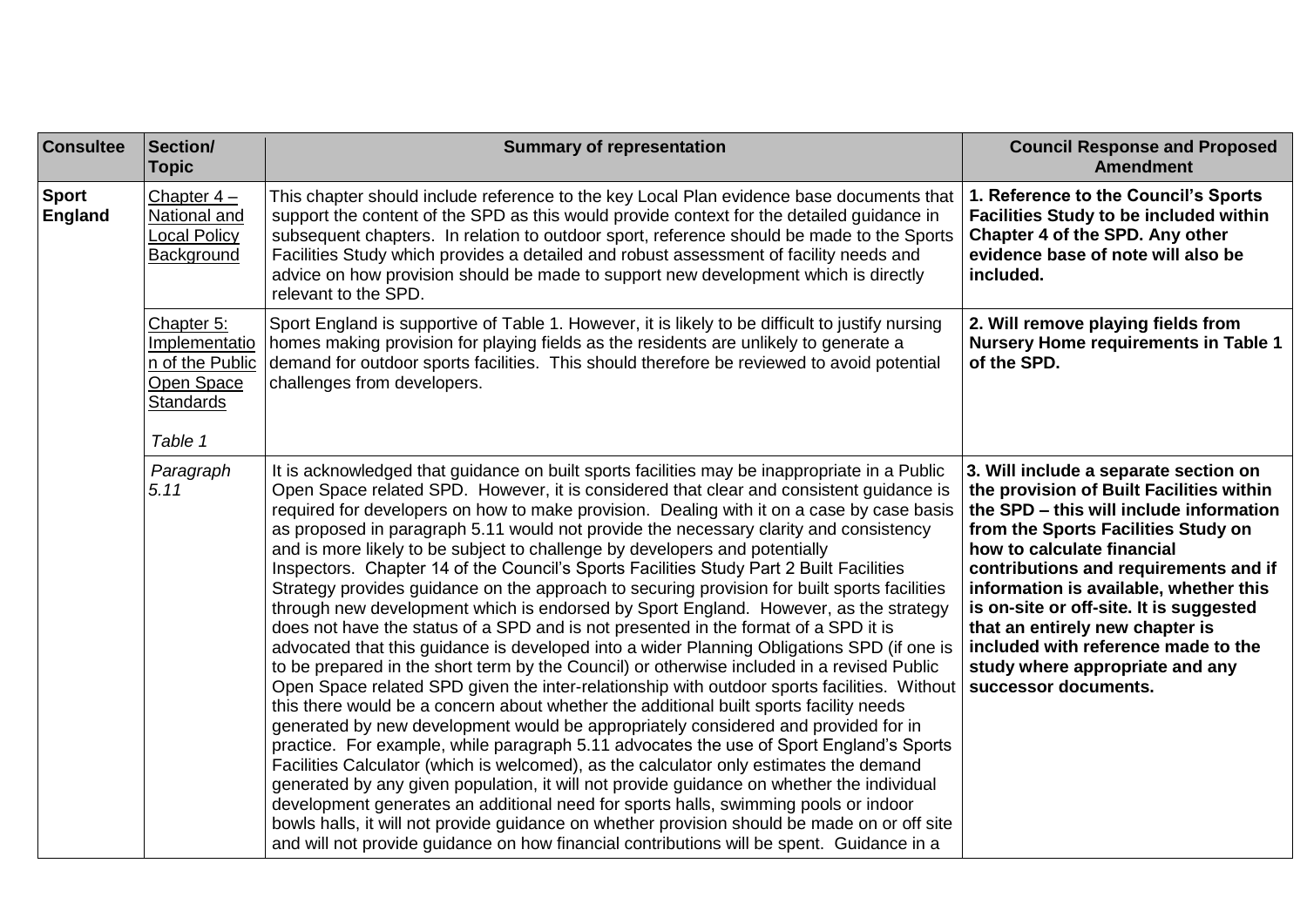|                                                                                                                                                                                   | SPD would cover these matters.                                                                                                                                                                                                                                                                                                                                                                                                                                                                                                                                                                                                                                                                                                                                                                                                                                                                                                                                                                                                                                                                                                                                                                                                                                                                                                                                                                                                                                                                                                                                                                                                                                                                                                                                                                                                                                                                                                                                                                                                                                                                                                                                                                                                                                                                                                                                                                                                                                                              |                                                                                                                                                                                                                                                          |
|-----------------------------------------------------------------------------------------------------------------------------------------------------------------------------------|---------------------------------------------------------------------------------------------------------------------------------------------------------------------------------------------------------------------------------------------------------------------------------------------------------------------------------------------------------------------------------------------------------------------------------------------------------------------------------------------------------------------------------------------------------------------------------------------------------------------------------------------------------------------------------------------------------------------------------------------------------------------------------------------------------------------------------------------------------------------------------------------------------------------------------------------------------------------------------------------------------------------------------------------------------------------------------------------------------------------------------------------------------------------------------------------------------------------------------------------------------------------------------------------------------------------------------------------------------------------------------------------------------------------------------------------------------------------------------------------------------------------------------------------------------------------------------------------------------------------------------------------------------------------------------------------------------------------------------------------------------------------------------------------------------------------------------------------------------------------------------------------------------------------------------------------------------------------------------------------------------------------------------------------------------------------------------------------------------------------------------------------------------------------------------------------------------------------------------------------------------------------------------------------------------------------------------------------------------------------------------------------------------------------------------------------------------------------------------------------|----------------------------------------------------------------------------------------------------------------------------------------------------------------------------------------------------------------------------------------------------------|
|                                                                                                                                                                                   | Paragraph 5.14 Map 1 is out of date with respect to Outdoor Sports Facilities as it is based on data from the<br>2013 Open Space and Green Infrastructure Study. The outdoor sports related data in this<br>study was superseded by the audit data contained in the Council's 2017 Sports Facilities<br>Study. For example, the former private sports grounds on London Road in Harlow have lon<br>since closed and been redeveloped since the 2013 study was completed. Paragraph 5.12<br>should therefore signpost to the Sports Facilities Study for more up-to-date data on existing<br>outdoor sports facilities.                                                                                                                                                                                                                                                                                                                                                                                                                                                                                                                                                                                                                                                                                                                                                                                                                                                                                                                                                                                                                                                                                                                                                                                                                                                                                                                                                                                                                                                                                                                                                                                                                                                                                                                                                                                                                                                                      | 4. Map 1 has been updated and a new<br>map included. Reference will also be<br>made to the Sports Facilities Study for<br>any further information.                                                                                                       |
| Chapter 6:<br><b>Public Open</b><br>Space, Play<br>Space,<br>Allotment and<br><b>Sports</b><br><b>Facilities</b><br><b>Standards</b><br>Table 13 and<br>paragraphs<br>$6.6 - 6.7$ | Sport England is surprised that Table 13 proposes the use of quantity and accessibility<br>standards for playing pitches and outdoor sports. The use of standards is contrary to the<br>approach recommended in Chapter 6 of the Council's 2017 Sports Facilities Strategy Part<br>3: Playing Pitch Strategy which sets out detailed step by step guidance on how the<br>additional needs for outdoor sports generated by developments should be assessed,<br>calculated and secured in practice. For example, use of Sport England's Playing Pitch<br>Calculator is used for calculating the demand generated for playing pitches and estimating<br>financial contributions and this is the current industry standard approach used by most<br>local authorities for calculating playing pitch provision in new development. This quidance<br>in the Council's strategy was endorsed by Sport England and the sports governing bodies<br>when the strategy was prepared. As this strategy provides the Council's current evidence<br>base for sports facilities, it is difficult to understand why the SPD is proposing to use<br>national Fields in Trust standards which appear to have been used in the Council's historic<br>2013 Open Space and Green Infrastructure Study. The Sports Facilities Strategy<br>superseded the outdoor sports element of the Open Space and Green Infrastructure Study<br>and is considered to be more robust and provide current best practice guidance on this<br>matter. As paragraph 1.1 states that the SPD is intended to reflect the adoption of the<br>Harlow Local Development Plan and the need to take into account new evidence and best<br>practice, itis therefore surprising that a standards based approach is proposed for outdoor<br>sport when this is no longer consistent with the Local Plan's most up-to-date evidence<br>base or current best practice. The use of standards for outdoor sport in general terms is<br>not advocated in current Government policy and is not supported by Sport England. Sport<br>England's Community Infrastructure Levy and Planning Obligations Advice Note<br>https://www.sportengland.org/how-we-can-help/facilities-and-planning/planning-for-sport<br>provides advice on the limitations of using standards and this advice was prepared partly<br>in response to challenges from developers and Inspectors that local authorities were<br>experiencing when using standards in practice. | 5. To ensure consistency with existing<br>evidence base, as supported by Sport<br>England, and to be consistent with<br><b>EHDC new SPD table 13 and successor</b><br>paragraphs will be replaced by the<br><b>Sports Facilities Study requirements.</b> |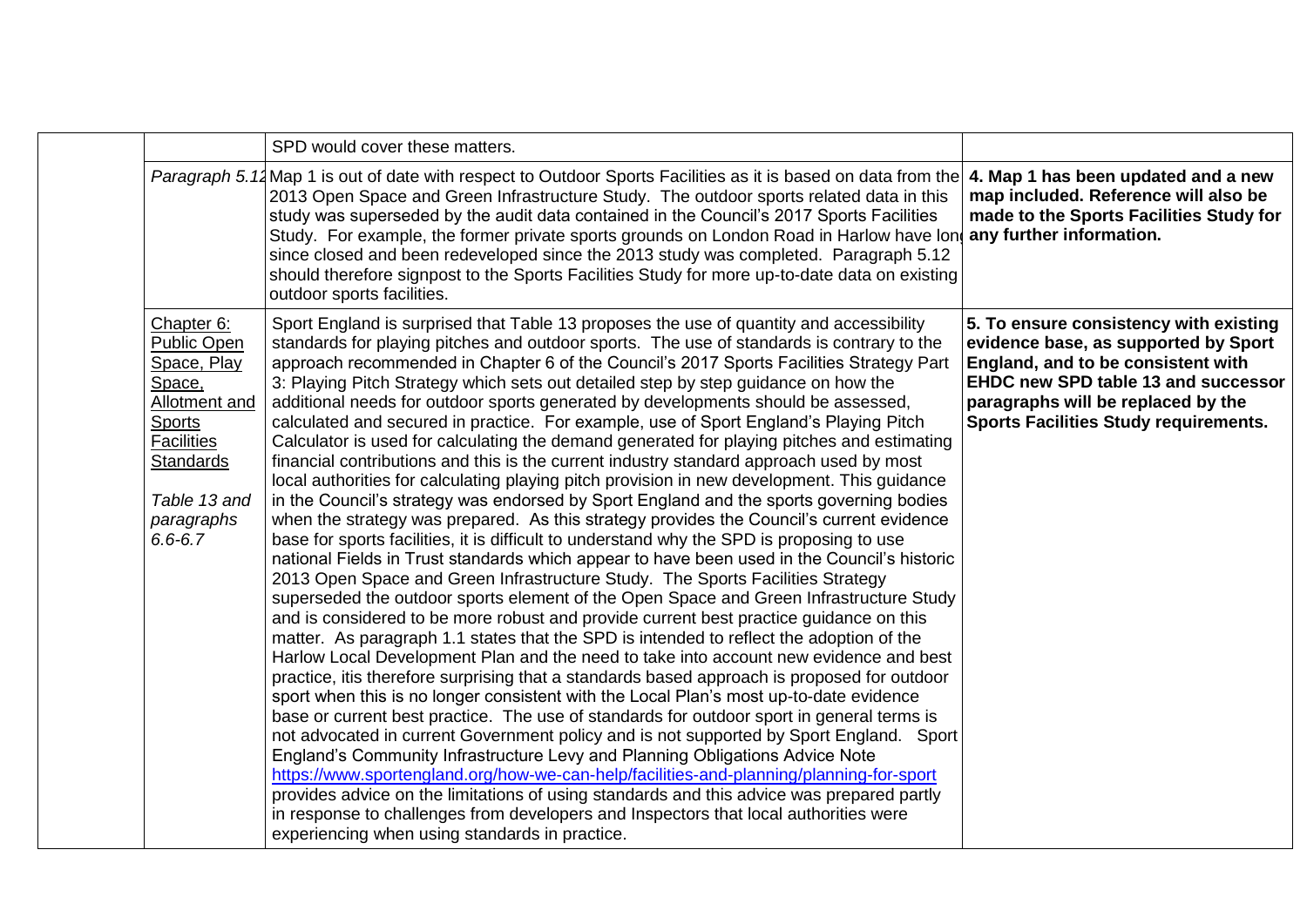|                                                                          | Sport England therefore objects to this element of the SPD and if it is maintained in an<br>adopted SPD it is considered likely that the approach will be challenged when it is applied<br>in practice by developers and potentially Inspectors when assessing individual planning<br>applications and appeals. If asked for impartial advice in these scenarios (which Sport<br>England regularly is) on the Council's approach we would not be able to support it in such                                                                                                                                                                                                                                                                                                                                                                                                                                |                                                                                                                                                                                        |
|--------------------------------------------------------------------------|------------------------------------------------------------------------------------------------------------------------------------------------------------------------------------------------------------------------------------------------------------------------------------------------------------------------------------------------------------------------------------------------------------------------------------------------------------------------------------------------------------------------------------------------------------------------------------------------------------------------------------------------------------------------------------------------------------------------------------------------------------------------------------------------------------------------------------------------------------------------------------------------------------|----------------------------------------------------------------------------------------------------------------------------------------------------------------------------------------|
|                                                                          | scenarios.<br>To address these concerns and help ensure that the SPD is consistent with the Council's<br>most up-to-date evidence base and current industry standard best practice, it is advocated<br>that the FIT standards based approach proposed is replaced with the approach set out in<br>Chapter 6 of the Council's 2017 Sports Facilities Strategy Part 3. Sport England would be<br>happy to provide advice and support to the Council on how to do this in practice. As an<br>example, neighbouring East Hertfordshire District Council adopted a new Open Space,                                                                                                                                                                                                                                                                                                                              |                                                                                                                                                                                        |
|                                                                          | Sport and Recreation SPD in 2020 https://www.eastherts.gov.uk/planning-<br>building/planning-policy/supplementary-planning-documents which was based advice in<br>EHDC's 2017 Sports Facilities Strategy. The Harlow and East Herts sports facility<br>strategies were both prepared in 2017 by the same consultants with a view to ensuring a<br>consistent and co-ordinated approach to sports facility provision in development across the<br>Harlow and Gilston Garden Town area. The advice on the approach to outdoor sports<br>provision in new development is the same in both strategies and the EHDC SPD uses the<br>advice in the strategy for assessing playing pitch needs in new developments including the<br>use of the Playing Pitch Calculator. It does not use a standards based approach. The<br>approach in the EHDC SPD has been subsequently used for calculating the needs for new |                                                                                                                                                                                        |
|                                                                          | outdoor sports provision in the current Gilston Garden Community planning<br>applications. A further concern therefore is that if the standards based approach proposed<br>in the Harlow SPD is adopted in practice there would be an inconsistent approach taken<br>towards outdoor sports provision in new development across the wider Harlow and Gilston<br>Garden Town area.                                                                                                                                                                                                                                                                                                                                                                                                                                                                                                                          |                                                                                                                                                                                        |
| Chapter 7:<br>On-Site<br>Provision, Off-<br>Site<br>Contributions<br>and | The list of circumstances in paragraph 7.3 should be extended to include whether public<br>open space can be provided in a form that is responsive to community needs and<br>sustainable to manage. This is pertinent for outdoor sports facilities because while it may<br>be possible to practically accommodate a small single pitch playing field for instance within<br>a residential development this may not be suitable for meeting community needs because<br>sports clubs that use playing fields generally prefer larger multi-pitch sites where multiple                                                                                                                                                                                                                                                                                                                                       | 6. Changes - agree to include this<br>wording as part of para 7.3:<br>'whether public open space can be<br>provided in a form that is responsive<br>to community needs and sustainable |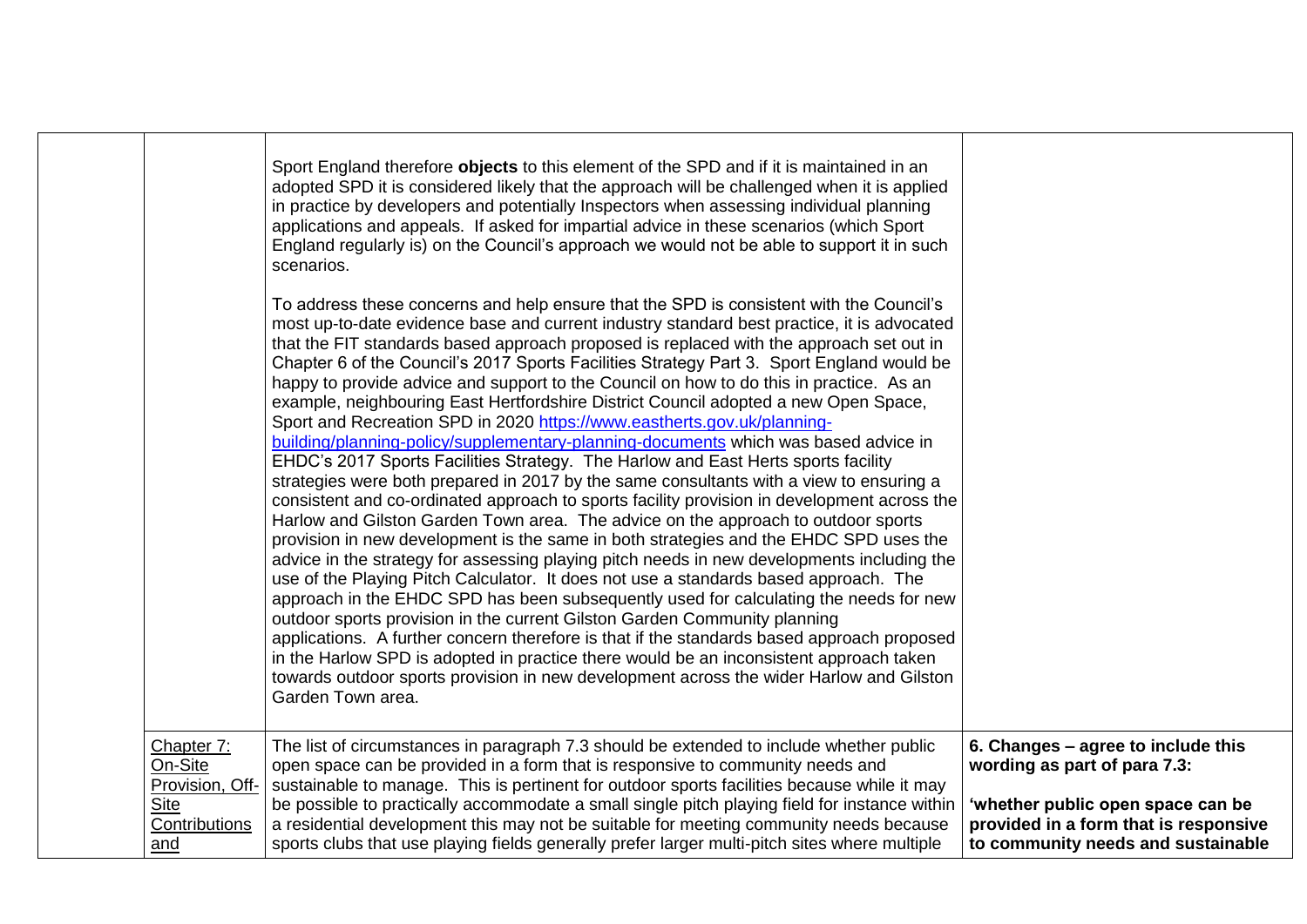| <b>Maintenance</b><br>Paragraph 7.3 | teams in different age groups can play on different pitches at the same time rather than a<br>single pitch site which is not responsive to this need. Furthermore, small single pitch sites<br>are less efficient to manage over a long term period and are more vulnerable to falling out<br>of operational use.                                                                                                                                                                                                                                                                                                                                                                                                                                                                                                                                                                                                                                                                                                                                                                                                                                                                                                                  | to manage'                                                                                                                                                                                                                                                                                                                                                              |
|-------------------------------------|------------------------------------------------------------------------------------------------------------------------------------------------------------------------------------------------------------------------------------------------------------------------------------------------------------------------------------------------------------------------------------------------------------------------------------------------------------------------------------------------------------------------------------------------------------------------------------------------------------------------------------------------------------------------------------------------------------------------------------------------------------------------------------------------------------------------------------------------------------------------------------------------------------------------------------------------------------------------------------------------------------------------------------------------------------------------------------------------------------------------------------------------------------------------------------------------------------------------------------|-------------------------------------------------------------------------------------------------------------------------------------------------------------------------------------------------------------------------------------------------------------------------------------------------------------------------------------------------------------------------|
| Table 14                            | While no objection is made to the thresholds for on and off site playing field provision in<br>Table 14, as there will not be many residential site allocations of over 600 dwellings in<br>Harlow (and therefore not many opportunities to secure new playing fields through<br>development), the Council should give consideration to whether any of the site allocations<br>of less than 600 dwellings in the adopted local plan would be suitable and desirable for<br>accommodating playing pitches as the adoption of the SPD with this threshold will make it<br>difficult to justify securing on-site provision when assessing individual planning applications<br>at a later date. If there are any such allocations, the Council may wish to review this<br>threshold or qualify how it will be applied in practice.                                                                                                                                                                                                                                                                                                                                                                                                     | 7. There are no other suitable Local<br>Plan allocations that would be suitable<br>for including on-site provision<br>however that is not to say that any<br>future sites may come forward<br>unexpectedly through regeneration<br>opportunities and redevelopment.<br>Wording will be changed to refer to the<br>East of Harlow site but to retain the<br>table as is. |
| Paragraph<br>7.11                   | Support is offered for the recognition in paragraph 7.11 that a District-wide catchment may<br>be appropriate for playing pitches. This is consistent with the Council's evidence base in<br>the Sports Facility Strategy and is exemplified by rugby and cricket pitches for instance<br>where there are only 1 or 2 club sites serving the whole district and therefore it would not<br>be appropriate to apply more localised catchments. However, it is noted that this<br>approach may not be consistent with the accessibility standards for playing<br>pitches/outdoor sports set out in Table 13 (which is not supported for the reasons set out<br>above).                                                                                                                                                                                                                                                                                                                                                                                                                                                                                                                                                                | 8. Accept comments and as a result<br>will amend table 13 in accordance with<br><b>Sport England recommendations.</b>                                                                                                                                                                                                                                                   |
| Table 15                            | While no comment is made on the specific costings proposed for playing fields set out in<br>Table 15, it should be noted that if the Playing Pitch Calculator was used for calculating<br>playing pitch demand as advocated in comments made above on Table 13 it would<br>automatically calculate the capital cost in terms of both pitches and changing facilities of<br>meeting the demand generated by a new population. It is noted that the contributions in<br>the table only calculate the cost of meeting the pitch needs. They do not calculate the cost<br>associated with providing ancillary changing room/pavilion provision which will be<br>necessary for supporting the use of pitches. Unless this is accounted for, there is a high<br>risk that the contributions secured will not be adequate for meeting the actual additional<br>facility requirements that are generated and this would then place pressure on the Council<br>and voluntary sector facility providers to bridge the funding gap which is pertinent given<br>that the cost of changing facility buildings is usually greater than the cost of the<br>pitches. This could be addressed if the Playing Pitch Calculator was used as advocated | 9. Change table 15 to remove playing<br>pitches and instead include<br>paragraphs around how this will be<br>calculated referencing the Playing<br><b>Pitch Calculator.</b>                                                                                                                                                                                             |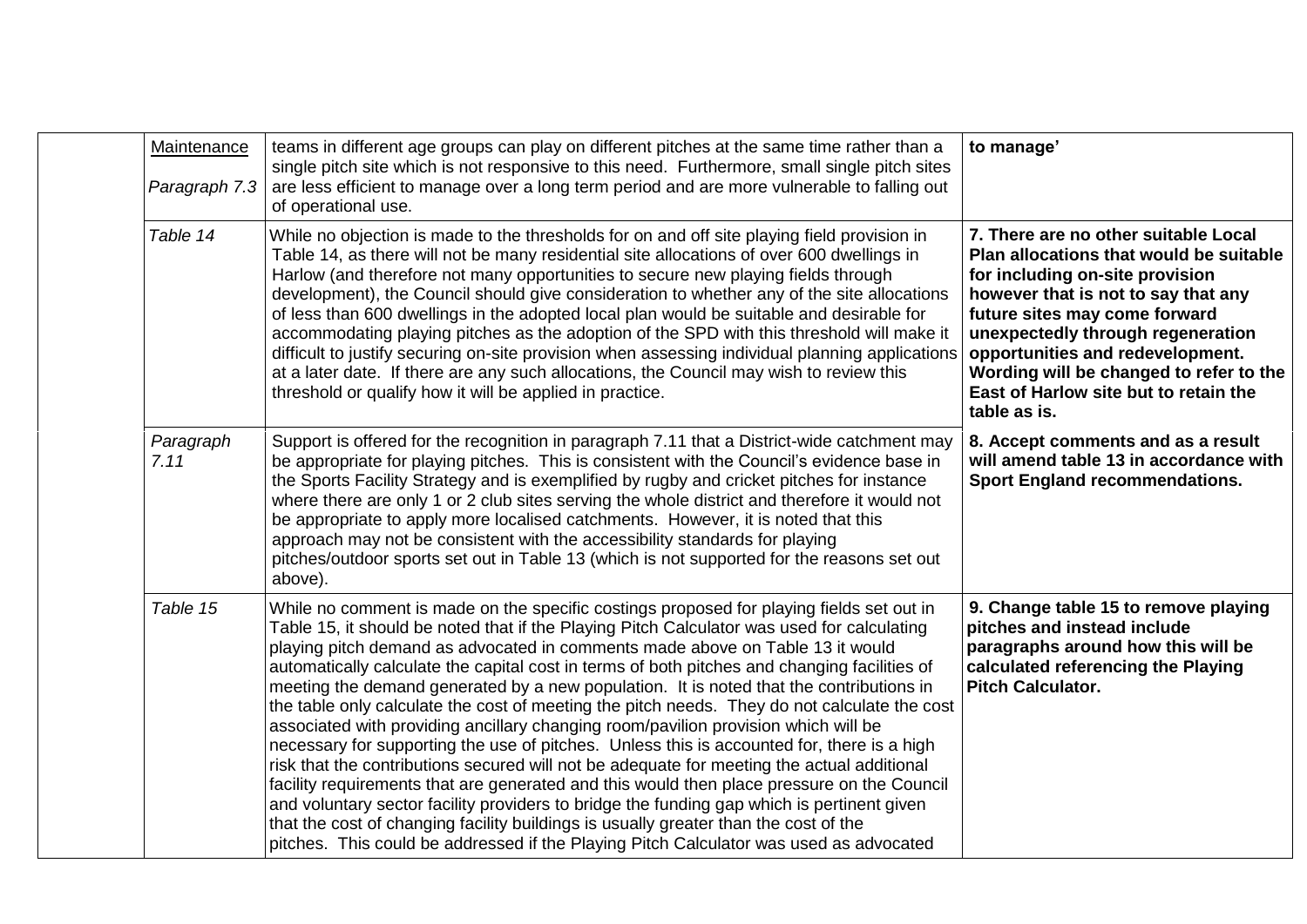|                                                           | above or if Table 15 was amended to make provision for the costs of providing changing<br>facilities.                                                                                                                                                                                                                                                                                                                                                                                                                                                                                                                                                                                                                                                                                                                 |                                                                                                                                                                                                                                                      |
|-----------------------------------------------------------|-----------------------------------------------------------------------------------------------------------------------------------------------------------------------------------------------------------------------------------------------------------------------------------------------------------------------------------------------------------------------------------------------------------------------------------------------------------------------------------------------------------------------------------------------------------------------------------------------------------------------------------------------------------------------------------------------------------------------------------------------------------------------------------------------------------------------|------------------------------------------------------------------------------------------------------------------------------------------------------------------------------------------------------------------------------------------------------|
| Table 16                                                  | While no comment is made on the specific maintenance costings proposed for playing<br>fields set out in Table 16, it should be noted that if the Playing Pitch Calculator was used<br>for calculating playing pitch demand as advocated in comments made above on Table 13<br>it would automatically calculate the estimated annual maintenance cost associated with<br>the pitches generated by the development.                                                                                                                                                                                                                                                                                                                                                                                                     | 10. Refer to Playing Pitch Calculator in<br>respect of maintenance and remove<br>playing pitches from table 16.                                                                                                                                      |
| Paragraph<br>7.20                                         | The proposal to use the 2017 Sports Facilities Strategy to inform the spending of financial<br>contributions for outdoor sports project is welcomed in principle as this strategy provides<br>details of the priority projects. However, (as far as Sport England is aware), the priority<br>projects in the strategy's action plan have not been updated since the strategy was<br>completed almost 5 years ago and therefore will not account for new priorities in Harlow<br>that may have emerged since then. The Council should work with Sport England, Active<br>Essex and the sports governing bodies to update the action plan therefore in the interim of<br>a new strategy being prepared in the future. Further advice on how the action plan can be<br>updated in practice can be provided upon request. | 11. Welcome working with Sport<br>England on updates to the Action Plan.<br>No changes required to the SPD.                                                                                                                                          |
| Chapter 8:<br>Design<br><b>Standards</b><br>Paragraph 8.4 | Support is offered for the reference to Sport England's Active Design guidance as this will<br>be relevant to the design of new open spaces and will be important in the context of the<br>Council's wider priorities relating to providing open spaces that will encourage healthy and<br>active lifestyles. The referencing to Sport England's guidance on sports facilities is also<br>welcomed.                                                                                                                                                                                                                                                                                                                                                                                                                   | 12. No changes needed.                                                                                                                                                                                                                               |
|                                                           | Paragraph 8.6 It should be made explicit that new parks should be designed to be multi-functional and as<br>well as the guidance provided it should be made clear that parks should be designed to be<br>integral to existing and proposed active travel networks to help ensure that that they can<br>be easily accessed by walkers and cyclists.                                                                                                                                                                                                                                                                                                                                                                                                                                                                    | 13. Make reference to the following<br>sentence in the report<br>'parks should be designed to be<br>integral to existing and proposed<br>active travel networks to help ensure<br>that that they can be easily accessed<br>by walkers and cyclists.' |
| Paragraph 8.9                                             | Paragraph 8.9 should make reference to amenity space being designed to encourage<br>physical activity and should be designed in terms of size and layout to be multi-functional<br>to encourage physical activity by all groups within the community e.g. space suitable for<br>informal sport to encourage use by children and young people, circular<br>walking/running/cycling routes around the open space to encourage activity close to<br>people's homes etc. Further guidance is included in the Active Design guidance especially                                                                                                                                                                                                                                                                            | 14. Agree, will include this wording<br>under para 8.9                                                                                                                                                                                               |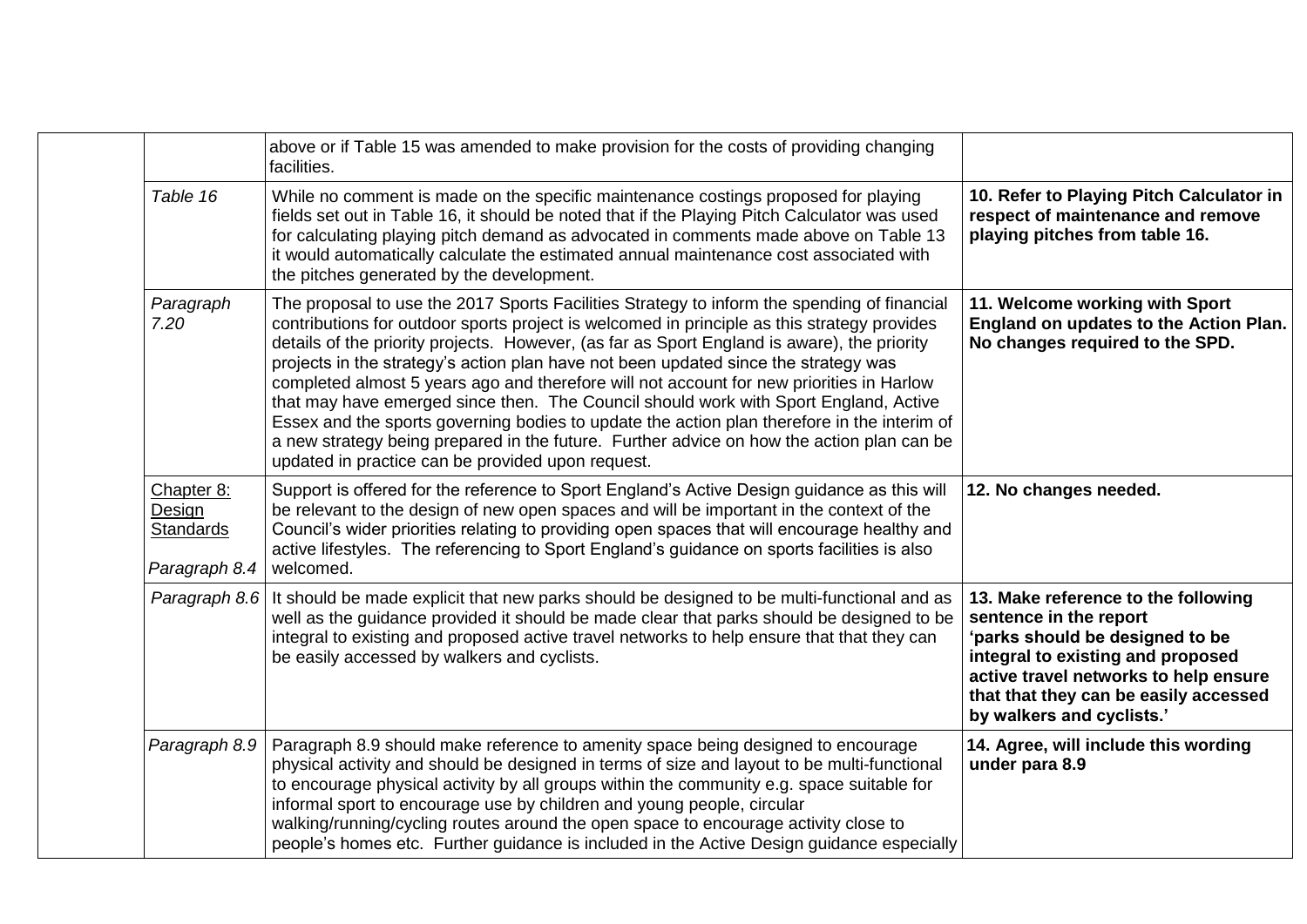|                                                          | under Active Design Principle 1 - Activity for All and Principle 5: Network of Multi-<br>Functional Open Space https://www.sportengland.org/how-we-can-help/facilities-and-<br>planning/design-and-cost-guidance/active-design. This should be referenced in the<br>absence of other published guidance.                                                                                                                                                                                                                                                                                                                                                                                                                                                                                                                                                                                                                                                                                                                                                                                                                                                                                                                                                                                                                                                                                         |                                                                                                           |
|----------------------------------------------------------|--------------------------------------------------------------------------------------------------------------------------------------------------------------------------------------------------------------------------------------------------------------------------------------------------------------------------------------------------------------------------------------------------------------------------------------------------------------------------------------------------------------------------------------------------------------------------------------------------------------------------------------------------------------------------------------------------------------------------------------------------------------------------------------------------------------------------------------------------------------------------------------------------------------------------------------------------------------------------------------------------------------------------------------------------------------------------------------------------------------------------------------------------------------------------------------------------------------------------------------------------------------------------------------------------------------------------------------------------------------------------------------------------|-----------------------------------------------------------------------------------------------------------|
| Paragraph<br>8.14 and<br>Appendix 1                      | It is unclear why Fields in Trust guidance has been referenced in paragraph 8.14 instead<br>of Sport England guidance. Sport England maintains and updates guidance on design<br>and dimensions for the sports sector and other partner bodies such as Fields in Trust refer<br>to these in their publications if they wish to. A concern is that the Fields in Trust minimum<br>sizes guidance as set out in the Appendix is not as comprehensive and up-to-date as the<br>Sport England guidance which is directly based on the most up-to-date guidance provided<br>by sports governing bodies. For example, the Fields in Trust guidance does not include<br>the full range of football, rugby and hockey pitches including some of the most common<br>pitch types and the minimum dimensions for a u9/u10 mini soccer pitch are no longer<br>consistent with current Football Association advice. To address this, it is therefore<br>advocated that the Fields in Trust guidance in Appendix 1 is replaced with the established<br>Comparative Sizes of Sports Pitches and Courts (Outdoor) guidance which is attached<br>and is on our website at https://www.sportengland.org/how-we-can-help/facilities-and-<br>planning/design-and-cost-guidance/outdoor-surfaces. Support is offered for the reference<br>to the Sport England guidance on other sports facilities in paragraph 8.15. | 15. Remove FiT references and replace<br>instead with Sport England<br>documentation wording              |
| Paragraph<br>8.24                                        | Paragraph 8.4 should confirm that MUGAs designed for formal sport and/or are supported<br>by sports lighting should have regard to Sport England's Artificial Surfaces for Outdoor<br>Sports https://www.sportengland.org/how-we-can-help/facilities-and-planning/design-and-<br>cost-guidance/outdoor-surfaces and Artificial Sports Lighting<br>https://www.sportengland.org/how-we-can-help/facilities-and-planning/design-and-cost-<br>guidance/artificial-lighting design guidance.                                                                                                                                                                                                                                                                                                                                                                                                                                                                                                                                                                                                                                                                                                                                                                                                                                                                                                         | 16. Include this sentence within para<br>8.24                                                             |
| Chapter 9:<br>Submission of<br>a Supporting<br>Statement | The requirement for applicants to prepare a supporting statement is welcomed as is the<br>reference to Sport England's Active Design guidance checklist in paragraph 9.3. It is<br>requested that applicants are encouraged to engage with Sport England in advance of<br>submitting a planning application where the application involves the loss of sports facilities<br>or where new on-site sports provision is proposed. This is pertinent as Sport England will<br>be a statutory consultee on planning applications affecting playing field and would usually<br>be consulted as a non-statutory consultee for specialist advice on planning applications for<br>residential developments that make on-site sports facility provision. Early engagement at                                                                                                                                                                                                                                                                                                                                                                                                                                                                                                                                                                                                                               | 17. Wording to reference early<br>engagement with Sport England to be<br>included in para 9.2 of the SPD. |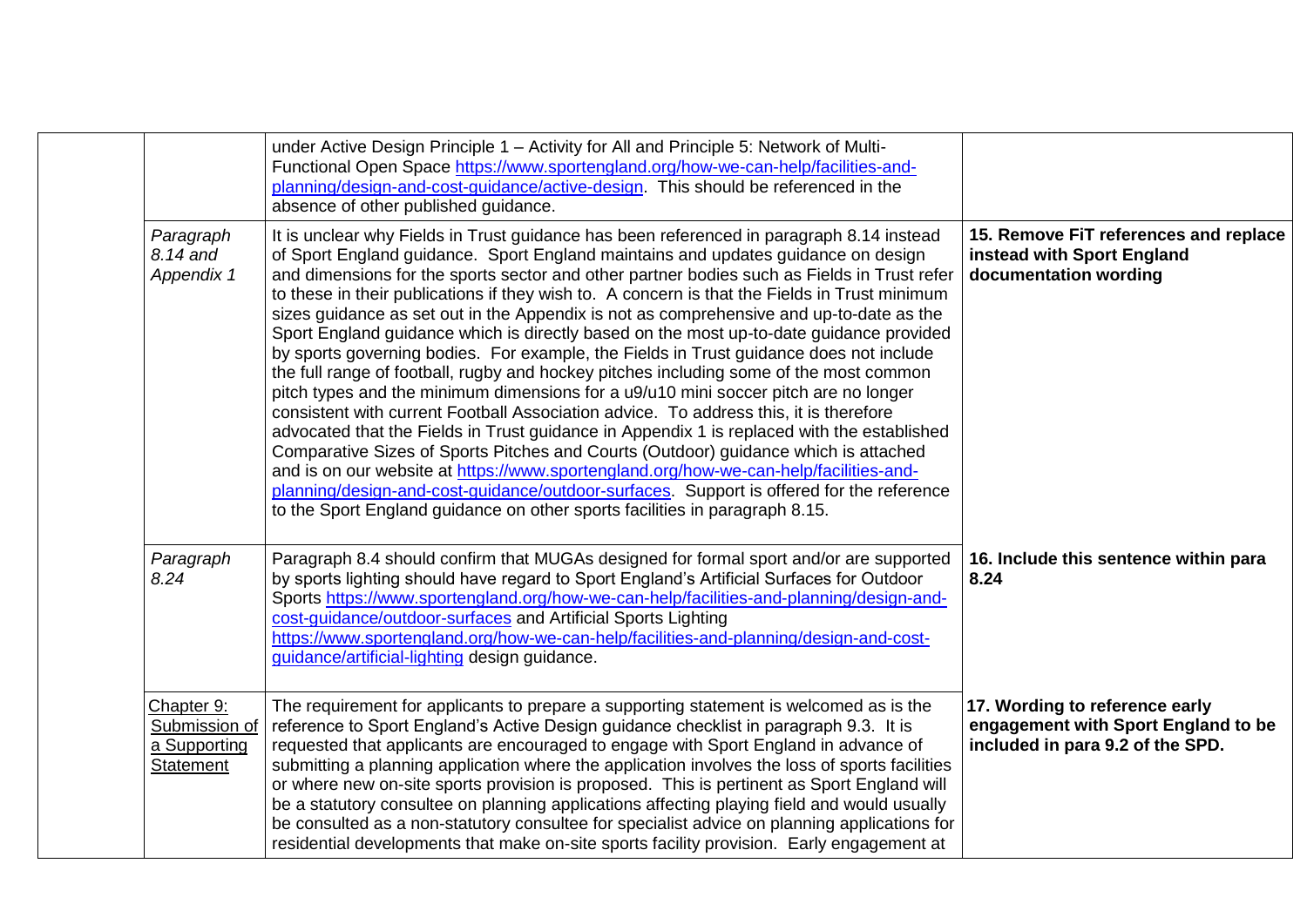|                                    |                                            | pre-application stage is helpful for identifying design and layout issues in the<br>masterplanning of a scheme and addressing them to avoid issues being raised during the<br>planning application stage which could require major amendments to be made.                                                                                                                                                                                                                                                                                                                                                                                         |                                                                                                                                                   |
|------------------------------------|--------------------------------------------|---------------------------------------------------------------------------------------------------------------------------------------------------------------------------------------------------------------------------------------------------------------------------------------------------------------------------------------------------------------------------------------------------------------------------------------------------------------------------------------------------------------------------------------------------------------------------------------------------------------------------------------------------|---------------------------------------------------------------------------------------------------------------------------------------------------|
|                                    |                                            |                                                                                                                                                                                                                                                                                                                                                                                                                                                                                                                                                                                                                                                   |                                                                                                                                                   |
| Essex<br>County<br>Council         | Chapter 4:<br>Context                      | Environment Act will make biodiversity net gain compulsory as part of new development<br>Emerging Essex GI Standards. The Essex GI Strategy needs to be referenced here as<br>well - This Strategy was prepared on behalf of the Essex Green Infrastructure Partnership,<br>which included Harlow Council.                                                                                                                                                                                                                                                                                                                                        | 18. Added to Chapter 4                                                                                                                            |
|                                    | Para 10.7                                  | Environment Bill should read Environment Act                                                                                                                                                                                                                                                                                                                                                                                                                                                                                                                                                                                                      | 19. Amendment made                                                                                                                                |
|                                    |                                            |                                                                                                                                                                                                                                                                                                                                                                                                                                                                                                                                                                                                                                                   |                                                                                                                                                   |
| Canals and<br><b>Rivers Trust</b>  | General<br>Comment                         | The waterways have a rich biodiversity, with many areas benefiting from SSSI, SAC,<br>SLINC or CWS designations. Developments can have an adverse impact on the ecology<br>of the waterways. The document references the importance of linear corridors such as the<br>River Stort and the role they can play individually and as part of a connected Green/Blue<br>Infrastructure network.                                                                                                                                                                                                                                                       | 20. No changes needed                                                                                                                             |
|                                    |                                            |                                                                                                                                                                                                                                                                                                                                                                                                                                                                                                                                                                                                                                                   |                                                                                                                                                   |
| Environment Inclusion of<br>Agency | buffer zones                               | A minimum of an 8m undeveloped buffer zone (measured from bank top) should be<br>maintained around water courses River corridors and the adjacent riparian buffer<br>zones are particularly effective habitat corridors. Such networks and corridors may also<br>help wildlife adapt to climate change. Buffer zones can also protect and improve water<br>quality. Development that encroaches on watercourses can have a potentially severe<br>impact on their ecological valueA 5m buffer zone for ponds would also help to protect<br>their value for wildlife and ensure that the value of the adjacent terrestrial habitat is<br>preserved. | 21. Additional wording included under<br><b>Blue Infrastructure Section (8m buffer</b><br>already included in Local Plan Policy<br>PL11 as well). |
|                                    | Water<br><b>Directive</b>                  | Developments must be compliant with the Water Framework Directive, and should seek to<br>enhance the river habitat and hydromorphology, delivering WFD actions and Thames<br><b>RBMP</b> objectives                                                                                                                                                                                                                                                                                                                                                                                                                                               | 22. Agree with comment but reference<br>already made in Local Plan Policy<br><b>PL11</b>                                                          |
|                                    | River<br>enhancement<br>and<br>restoration | The importance of river enhancement and the restoration of rivers should be recognised<br>within the SPD document, not only for the impact on biodiversity, but also in terms of<br>natural methods of flood risk management and improvements to water quality. The<br>enhancement of river habitat and river restoration should be seen as a matter of course                                                                                                                                                                                                                                                                                    | 23. Additional wording included within<br>SPD (in addition to what is already<br>included in Local Plan Policy PL11).                             |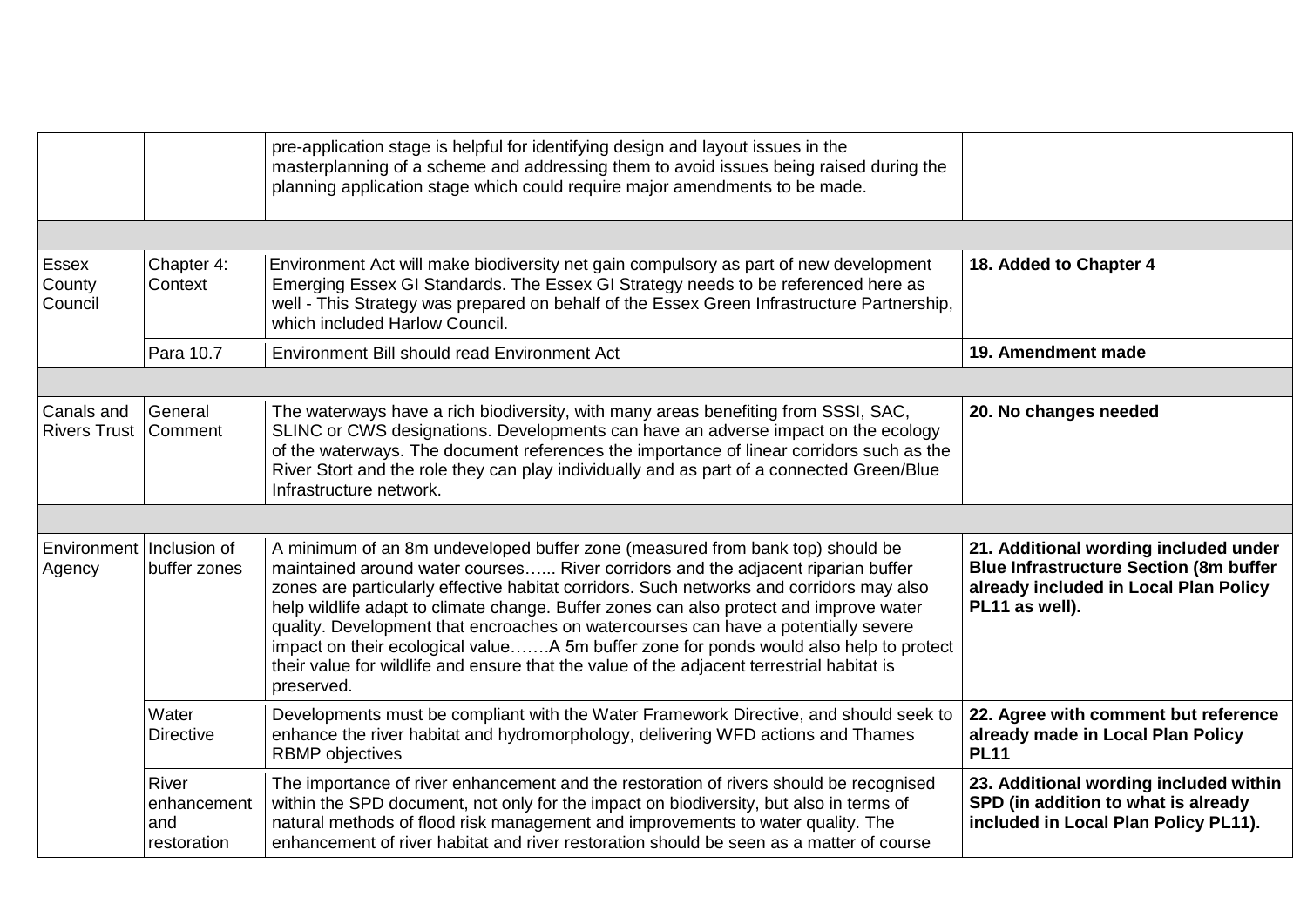|                                    |                      | where development is proposed adjacent to rivers/water bodies. Any development<br>adjacent to water courses should seek to: • Replace hard engineering alongside and<br>within river channels with soft engineering options where feasible. • Actively seek<br>opportunities to reconnect rivers with their floodplains for flood risk reduction and resilience<br>against climate change as well as habitat enhancement. • De-culvert river channels where<br>possible, particularly through redevelopment. Do not culvert any river channels. Mitigation<br>must be put in place where hard engineering solutions in river channels result in any loss<br>of habitat (including buffer zones). This is to compensate for habitat loss and to ensure<br>provision of overall net gain in biodiversity in line with NPPF. • Improve the quality of in<br>channel and riparian zone habitat. |                                                                                                                                                                                                                                                                                                                                                                                                                                                                                                                                                            |
|------------------------------------|----------------------|---------------------------------------------------------------------------------------------------------------------------------------------------------------------------------------------------------------------------------------------------------------------------------------------------------------------------------------------------------------------------------------------------------------------------------------------------------------------------------------------------------------------------------------------------------------------------------------------------------------------------------------------------------------------------------------------------------------------------------------------------------------------------------------------------------------------------------------------------------------------------------------------|------------------------------------------------------------------------------------------------------------------------------------------------------------------------------------------------------------------------------------------------------------------------------------------------------------------------------------------------------------------------------------------------------------------------------------------------------------------------------------------------------------------------------------------------------------|
| <b>Harlow Civic</b><br>Society     | Linking GI           | We support the content in this SPD. We would particularly highlight the design and location<br>of open spaces and green infrastructure (GI) and the need to be 'landscape-led', to link to<br>existing GI in adjacent sites and to relate to the overall green wedge and green finger<br>layout.                                                                                                                                                                                                                                                                                                                                                                                                                                                                                                                                                                                            | 24. Agree with comment - SPD does<br>refer to sites being landscape led and<br>linking to existing GI as does Local<br>Plan policies. No change needed.                                                                                                                                                                                                                                                                                                                                                                                                    |
|                                    |                      |                                                                                                                                                                                                                                                                                                                                                                                                                                                                                                                                                                                                                                                                                                                                                                                                                                                                                             |                                                                                                                                                                                                                                                                                                                                                                                                                                                                                                                                                            |
| <b>SSRE</b><br>Investment<br>4 Ltd | Information<br>Box 4 | Currently states that the population of a new housing development should be based on the<br>Harlow average household of 2.44 people for outline applications, but this fails to consider<br>how flatted developments have a lower average level of occupancy compared to houses.<br>So an outline planning application for a town centre flatted development should not be<br>based on 2.44 people per household. It also states that reserved matters and full<br>applications should have a population calculated based on paragraph 6.11, but there is no<br>paragraph 6.11 in the document.                                                                                                                                                                                                                                                                                             | 25. The SPD includes wording already<br>that states that as smaller dwellings<br>are less likely to be occupied by<br>families, the occupancy levels of the<br>proposed dwellings will also be taken<br>into account by the Council in<br>calculating the off-site financial<br>contribution for provision for children<br>and young people, e.g. 1 bed dwellings<br>are less likely to generate a lot of<br>children. The table is also referred to<br>as a guide only. No changes needed.<br>Amendments made to refer to the<br>correct information box. |
|                                    | Table 14             | Specifies that for developments of 600+ dwellings, there should be on-site provision of<br>playing fields. Similarly developments of 500+ dwellings are required to provide on-site<br>NEAPs and Allotments. This is not an appropriate expectation for high density town centre                                                                                                                                                                                                                                                                                                                                                                                                                                                                                                                                                                                                            | 26. The SPD includes wording that<br>states that if the provision of open<br>space, play area or allotment site,                                                                                                                                                                                                                                                                                                                                                                                                                                           |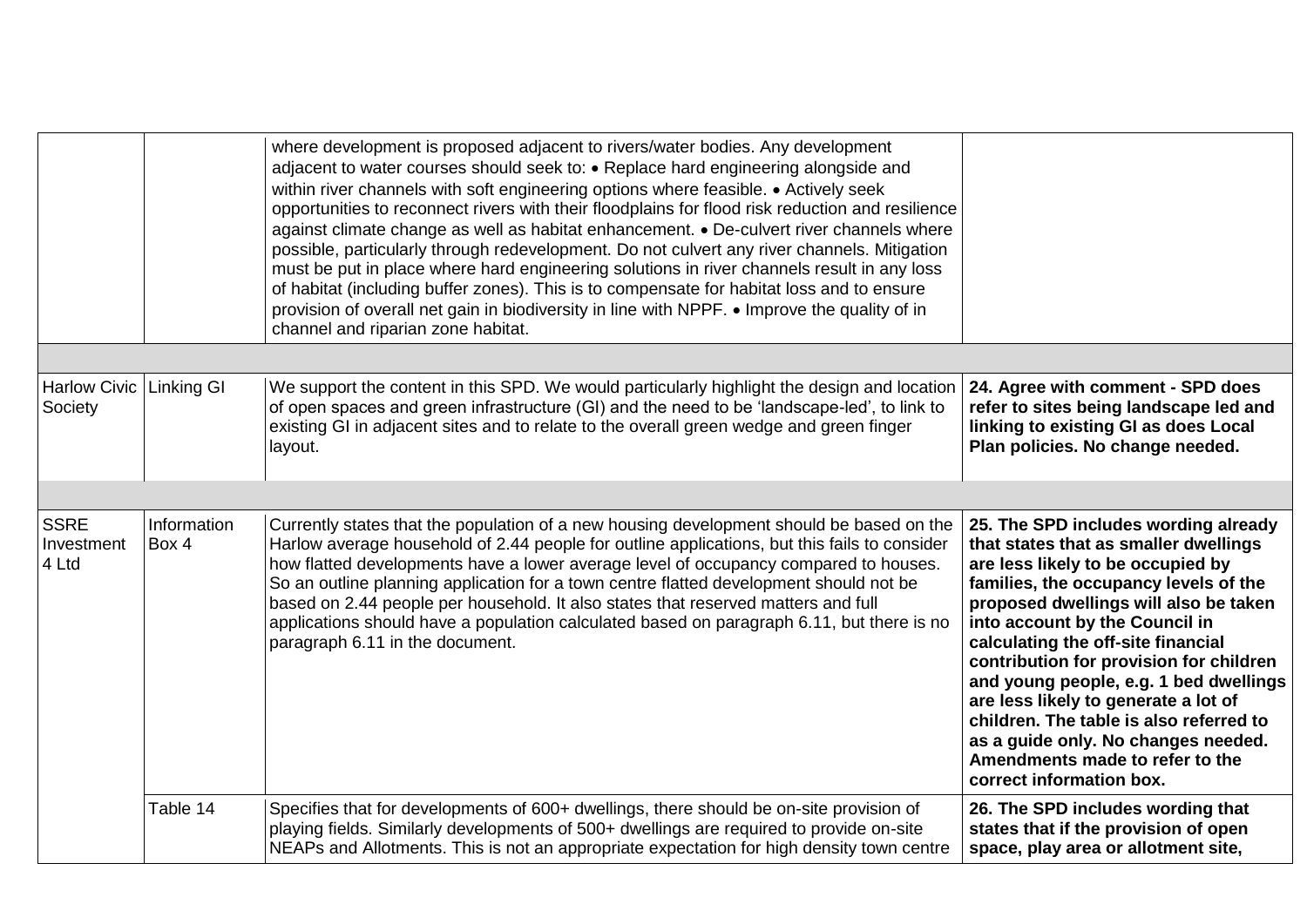|    | proposals, where there is not possible to make such provisions. The limitations of what on-<br>site provisions town centre, flatted developments can provide should be clearly outlined.                                                                                                                                                                                                                                                                                                                                                                                                                                                                                                                                                                                                                                                                                                                                              | cannot be provided in part or full on a<br>development site due to site<br>constraints and/or site location, then<br>provision may exceptionally be<br>provided off-site where it is located<br>within the accessibility distance from<br>the development site or relevant part<br>of it to the open space. No changes<br>needed                                                              |
|----|---------------------------------------------------------------------------------------------------------------------------------------------------------------------------------------------------------------------------------------------------------------------------------------------------------------------------------------------------------------------------------------------------------------------------------------------------------------------------------------------------------------------------------------------------------------------------------------------------------------------------------------------------------------------------------------------------------------------------------------------------------------------------------------------------------------------------------------------------------------------------------------------------------------------------------------|-----------------------------------------------------------------------------------------------------------------------------------------------------------------------------------------------------------------------------------------------------------------------------------------------------------------------------------------------------------------------------------------------|
| 16 | Tables 15 and The cost per sqm and per person set out in these tables does not seem to be supported by<br>any form of evidence base to demonstrate how they have been reached. Furthermore,<br>these costs do not seem to be informed by any form of development viability consideration.<br>The Council's own evidence base for its Local Plan ('Local Plan Viability Assessment,<br>Affordable Housing and Community Infrastructure Levy Review' by BNP Paribas Real<br>Estate, March 2018) identified viability constraints for large flatted developments that<br>meant the 30% affordable housing requirement will struggle to be met, so it is not clear<br>how the Council can justify setting these additional development costs without having<br>tested if developments can viability provide them. It is recommended that viability is<br>highlighted as a consideration in agreeing any form of open space contributions. | 27. The SPD is an update of the 2007<br>version which already seeks<br>contributions towards off-site facilities<br>and maintenance. The costs are based<br>on the information stipulated in<br>paragraph 7.11. As per Policy IN6, if a<br>viability assessment is justified then<br>this will be accepted in exceptional<br>circumstances and appropriate review<br>mechanisms put in place. |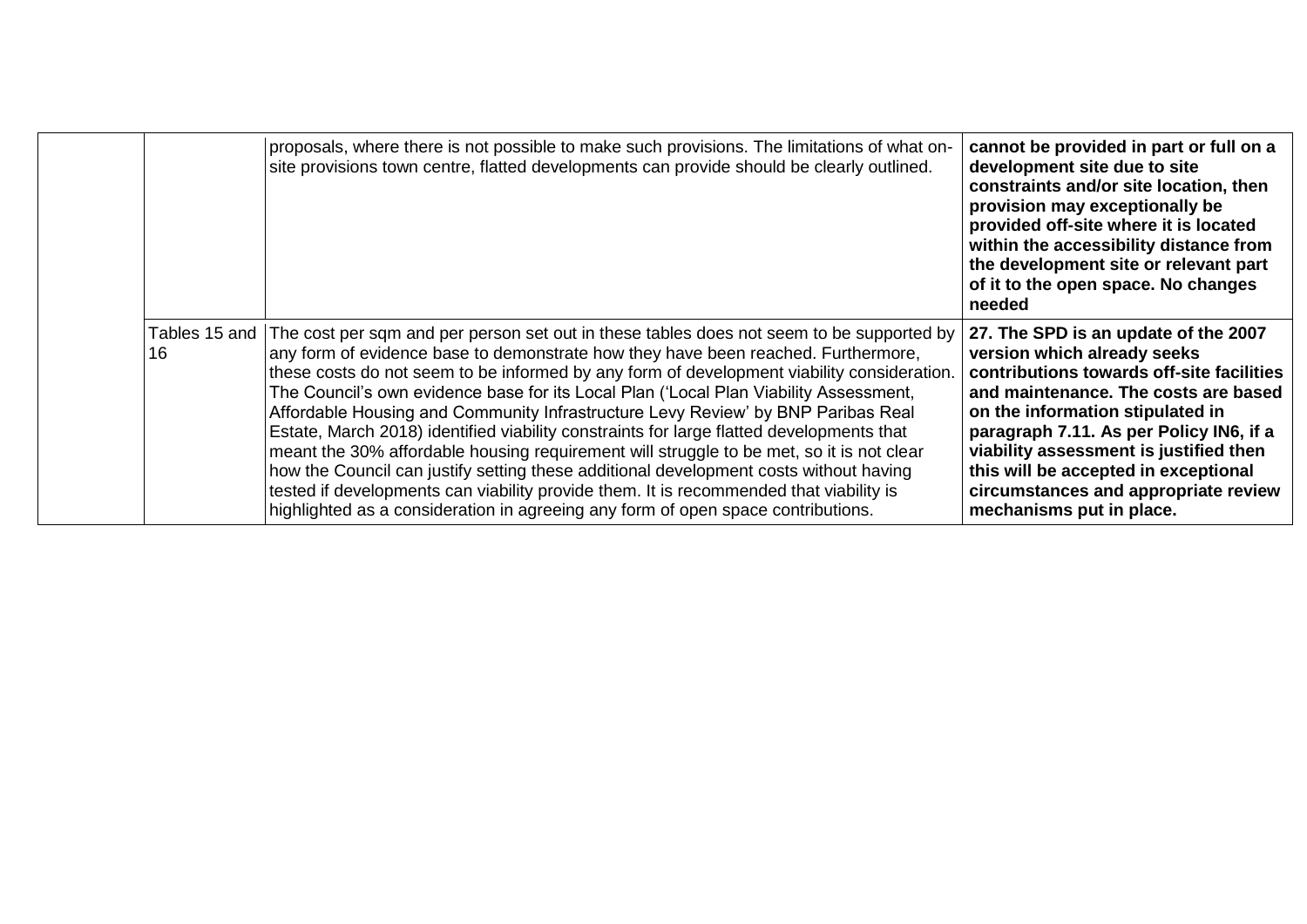# **Appendix 2: Consultees**

The following statutory organisations, groups and charities were notified about the consultation on the draft Design Guide Addendum SPD. These are in addition to individuals and companies who were notified.

Affinity Water Anglian Water British Telecom/Openreach Canal and River Trust Chelmsford City Council Department for Education East Hertfordshire District Council East of England Ambulance Service Eastwick and Gilston Parish Council Environment Agency Epping Forest District Council Epping Upland Parish Council Essex County Council Essex County Fire and Rescue Service Essex Police Fawbert & Barnard's Primary School Forestry England Greater Anglia Harlow Alliance Party Harlow and District Sports Trust Harlow Area Access Group Harlow College Harlow Council Officers and Councillors Harlow Ethnic Minority Umbrella Harlow Fields School and College Hertfordshire County Council

Highways England Historic England Home Builders Federation Homes and Communities Agency Hunsdon Parish Council Later Life Matters Lee Valley Water Little Hadham Parish Council Matching Parish Council National Grid Natural England Nazeing Parish Council Network Rail NHS England North Weald Parish Council Pear Tree Mead Academy Princess Alexandra Hospital NHS Trust Robert Halfon MP Roydon Parish Council Sawbridgeworth Town Council Sheering Parish Council Sport England Thames Water Theatre Trust UK Power Networks West Essex CCG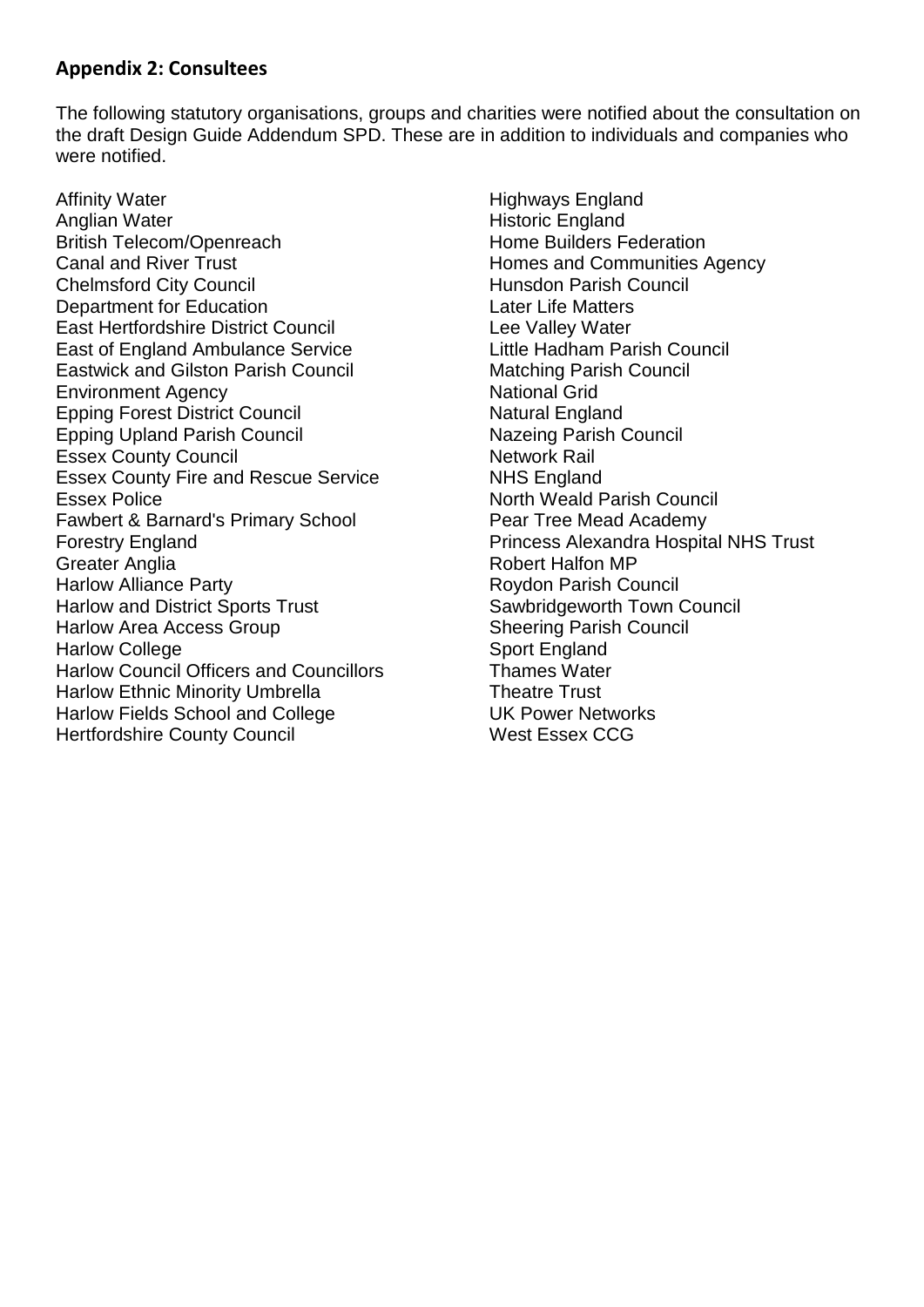# **Appendix 3: Press Notice**

#### Consultations on the Town Centre Masterplan Supplementary Planning Document (SPD), the Public Open Space Standards and Biodiversity SPD, the Updated Statement of Community Involvement and the Updated Validation Checklists

#### **Town Centre Masterplan SPD**

The Town Centre Masterplan SPD sets out a vision for Harlow Town Centre as being a successful, sustainable place which serves as the commercial centre for the existing town of Harlow and the wider Garden Town. The SPD has been developed to deliver this, building upon the work of the Town Centre Area Action Plan (work on the Area Action Plan was paused following adoption of the Local Plan). The SPD provides guidance on; movement; urban design; public realm; appropriate land uses; and tall buildings in the town centre. This is presented both through a set or overarching principles and through a series of drawings which lead to an indicative Masterplan of how the town centre could be developed as well as more specific opportunity areas.

#### Public Open Space Standards and Biodiversity SPD

The Public Open Space Standards and Biodiversity SPD seeks to meet the open space, sport and recreational needs of Harlow, protect and enhance the district's Green Infrastructure and biodiversity (including calculating net-gain) and ensure appropriate on-site and/or off-site contributions are made for open space. Upon adoption, it will replace the existing Open Spaces, Sport and Recreation SPD adopted in 2007 which will be revoked.

#### Updated Statement of Community Involvement (SCI)

The SCI explains how the Council involves the community in the preparation, alteration or review of local planning policies as set out in various Development Plan Documents, and in determining planning applications. The SCI has been updated to make reference to the Quality Review Panel, additional information on pre-application advice and how residents can be informed of applications through on-line mapping. Changes also include a more flexible approach when engaging with planning applications and an expectation that applicants will undertake more pre-application engagement.

#### **Updated Validation Checklists**

The Council has prepared updated Validation Checklists, which relate to specific policies in the Harlow Local Development Plan and set out the information that applicants must submit when making a planning application. The requirements depend on the nature and scale of the development proposed in an application. There are separate Checklists for major, minor and householder applications. By requiring information at an early stage, the Council can make decisions quicker and the quality of decisions can be improved.

#### We are now seeking your views on the two SPDs and updated SCI and Validation Checklists. The most efficient way to provide comments is by email:

- . towncentreMP@harlow.gov.uk for the Town Centre Masterplan SPD · openspaceSPD@harlow.gov.uk for the Public Open Space Standards and Biodiversity SPD
- Myharlow#harlow.gov.uk for the Updated Statement of Community Involvement and Validation Checklists

The consultation starts on 6<sup>th</sup> December 2021 and closes at 5pm on 11<sup>th</sup> February 2022.

- Comments received after this date may not be accepted.
- . The SPDs can be viewed online at www.harlow.gov.uk/spd
- The SCI can be viewed online at www.harlow.gov.uk/sci . The Validation Checklists can be viewed online by going to www.harlow.gov.uk/planning-and-building-control and clicking 'Make a planning application'.

Copies of the SPDs and SCI can also be found in Harlow libraries and the Civic Centre during normal opening hours. If you are unable to access any of the documents, please contact us and we can send you a hard copy.

By responding, you give consent to the Council to hold & process your personal data in accordance with the Data Protection Act and the General Data Protection Regulation, Your name, organisation & comments may be available for others to view at the Council offices & on the Council website. The SPDs and SCI have been prepared in accordance

with The Town and Country Planning (Local Planning) (England) Regulations 2012 (as amended) and the Planning and Compulsory Purchase Act 2004 (as amended).